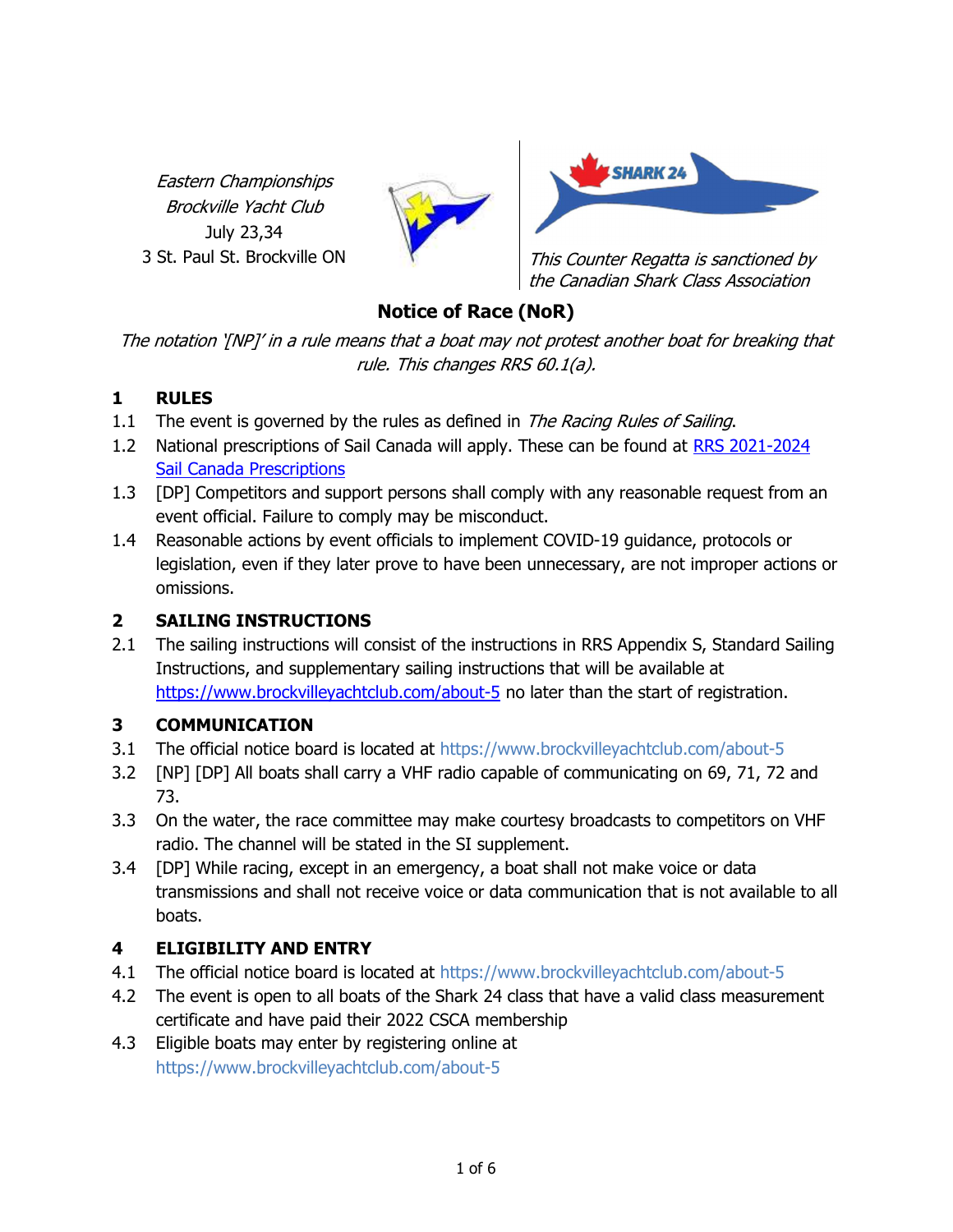

- 4.4 To be considered an entry in the event, a boat shall:
	- (a) complete the registration form,
	- (b) register all crewmembers, and
	- (c) pay all fees.

### 5 FEES

- 5.1 The entry fees are as follows:
	- (a) the early entry fee until July 8th is  $$180.00 + HST = $203.40$
	- (b) the standard entry fee is  $$200.00 + HST = $226.00$

#### 5.2 Entry Fees Include:

- (a) Friday Night Welcome Reception
- (b) Launch and Haul Out
- (c) Three (3) Saturday Dinner Tickets

#### 5.3 Other Fees

(a) Extra Saturday dinner tickets can be purchased at time of registration.

### 6 ADVERTISING

6.1 Boats may be required to display advertising chosen and supplied by the organizing authority.

### 7 SCHEDULE

7.1 Registration:

| Date             | <b>From</b> |       |
|------------------|-------------|-------|
| Friday July 22   | 16:30       | 20:00 |
| Saturday July 23 | 08:00       | 09:00 |

#### 7.2 Competitors' information meeting:

| Date             | Starting at |
|------------------|-------------|
| Saturday July 23 | 09:00       |

#### 7.3 Dates of racing

| Date             |  |
|------------------|--|
| Saturday July 23 |  |
| Saturday July 24 |  |

- 7.4 Number of races
	- (a) A maximum of seven races will be scheduled over two days
	- (b) A maximum of 4 of races will be sailed per day
- 7.5 The scheduled time of the warning signal for the first day of racing is 11:00.
- 7.6 The scheduled time of the warning signal for subsequent days of racing is 1000.
- 7.7 On the last scheduled day of racing no warning signal will be made after 14:30.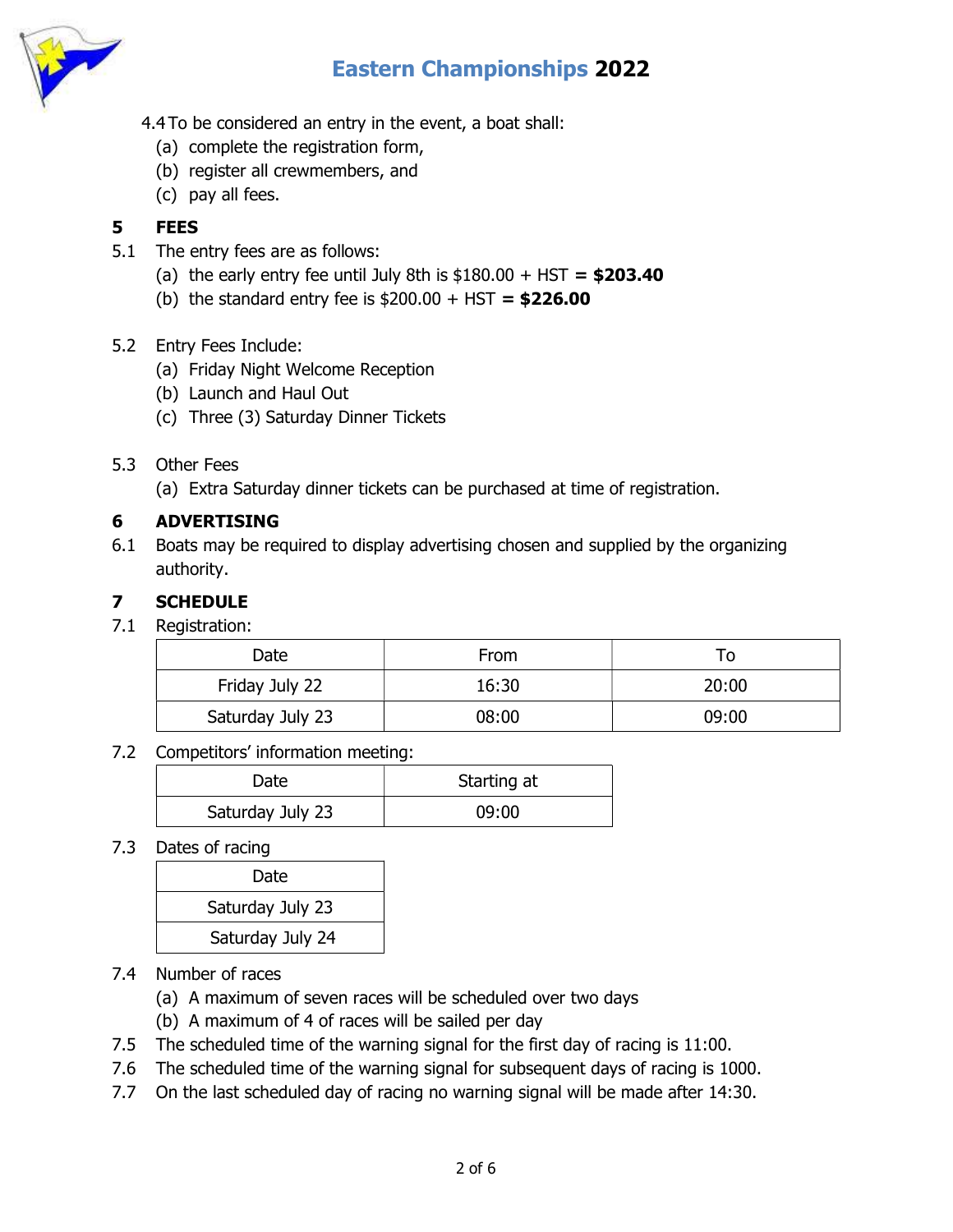

### 8 EQUPIMENT INSPECTION

- 8.1 Each boat shall produce or verify the existence of a valid measurement certificate. However, a boat may race without a valid measurement certificate provided:
	- (a) it complies with all other class rules,
	- (b) it has not competed in another CSCA-sanctioned counter regatta in this calendar year,
	- (c) it has not been issued a valid measurement certificate within the past five years, and
	- (d) the person in charge has signed a "statement of understanding" available at: https://shark24.ca/resources/downloads/

This changes RRS 78.1.

8.2 Boats may be inspected at any time.

#### 9 VENUE

- 9.1 NoR Attachment A shows a plan of the event venue.
- 9.2 NoR Attachment B shows the location of the racing areas.

#### 10 COURSES

10.1 Courses to be sailed will be detailed in Appendix S and the Supplementary Sailing Instructions.

#### 11 SCORING

- 11.1 2 races are required to be completed to constitute series.
- 11.2 Series Score:
	- (a) When fewer than 5 races have been completed, a boat's series score will be the total of her race scores.
	- (b) When 5 or more races have been completed, a boat's series score will be the total of her race scores excluding her two worst scores.
- 11.3 RRS A5.3 applies.

#### 12 CHARTERED OR LOANED BOATS

12.1 A chartered or loaned boat may carry national letters or a sail number in contravention of her class rules, provided that the race committee has approved her sail identification before the first race.

#### 13 BERTHING

13.1 [DP] Boats shall be kept in their assigned places while in the harbour.

#### 14 HAUL-OUT RESTRICTIONS

14.1 [DP] Boats shall not be hauled out during the event except with and according to the terms of prior written permission of the race committee.

#### 15 DIVING EQUIPMENT AND PLASTIC POOLS

- 15.1 Underwater breathing apparatus and plastic pools or their equivalent shall not be used around keelboats between the preparatory signal of the first race and the end of the event.
- 15.2 Boats shall not be cleaned below the waterline by any means during the event.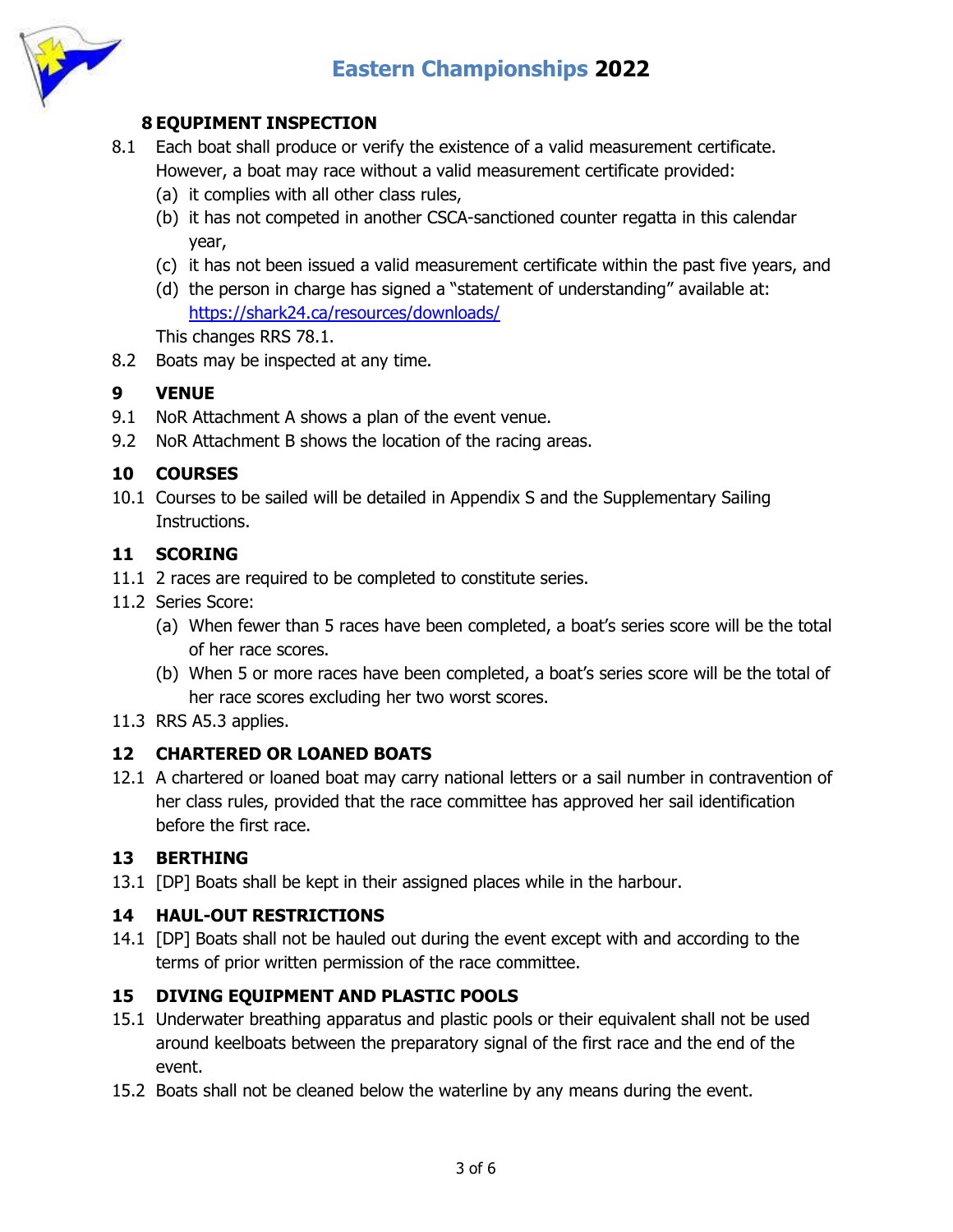# Eastern Championships 2022



#### 16 RISK STATEMENT

16.1 RRS 3 states: 'The responsibility for a boat's decision to participate in a race or to continue to race is hers alone.' By participating in this event each competitor agrees and acknowledges that sailing is a potentially dangerous activity with inherent risks. These risks include strong winds and rough seas, sudden changes in weather, failure of equipment, boat handling errors, poor seamanship by other boats, loss of balance on an unstable platform and fatique resulting in increased risk of injury. Inherent in the sport of sailing is the risk of permanent, catastrophic injury or death by drowning, trauma, hypothermia or other causes.

#### 17 Concussion Awareness

- 17.1 [DP] Certain aspects of Rowan's Law are in effect. To review current information and requirement, check the Ontario Sailing website: https://ontariosailing.ca/concussioninformation/
- 17.2 [DP] Any participant who registers with or enters the event needs to do the following:
	- Confirm you have read the Ministry Approved Concussion Awareness Resource.
	- Confirm you have reviewed, and committed to, the Ontario Sailing Athlete Concussion

#### 18 INSURANCE

18.1 Each participating boat shall be insured with valid third-party liability insurance with a minimum cover of \$2 million per incident or the equivalent.

#### 19 PRIZES

19.1 Prizes will be given as follows:

(a) keeper prizes will be awarded to the captains and crew of the first five boats.

#### 20 FURTHER INFORMATION

- 20.1 For further information please contact Michael Henson Fleetcaptain@brockvilleyachtclub.com.
- 20.2 Since the sailing will take place in American waters, it is advised that all competitors carry, passport, Photo ID, or Nexus card. We will not be landed in the US but if you are boarded by US authorities.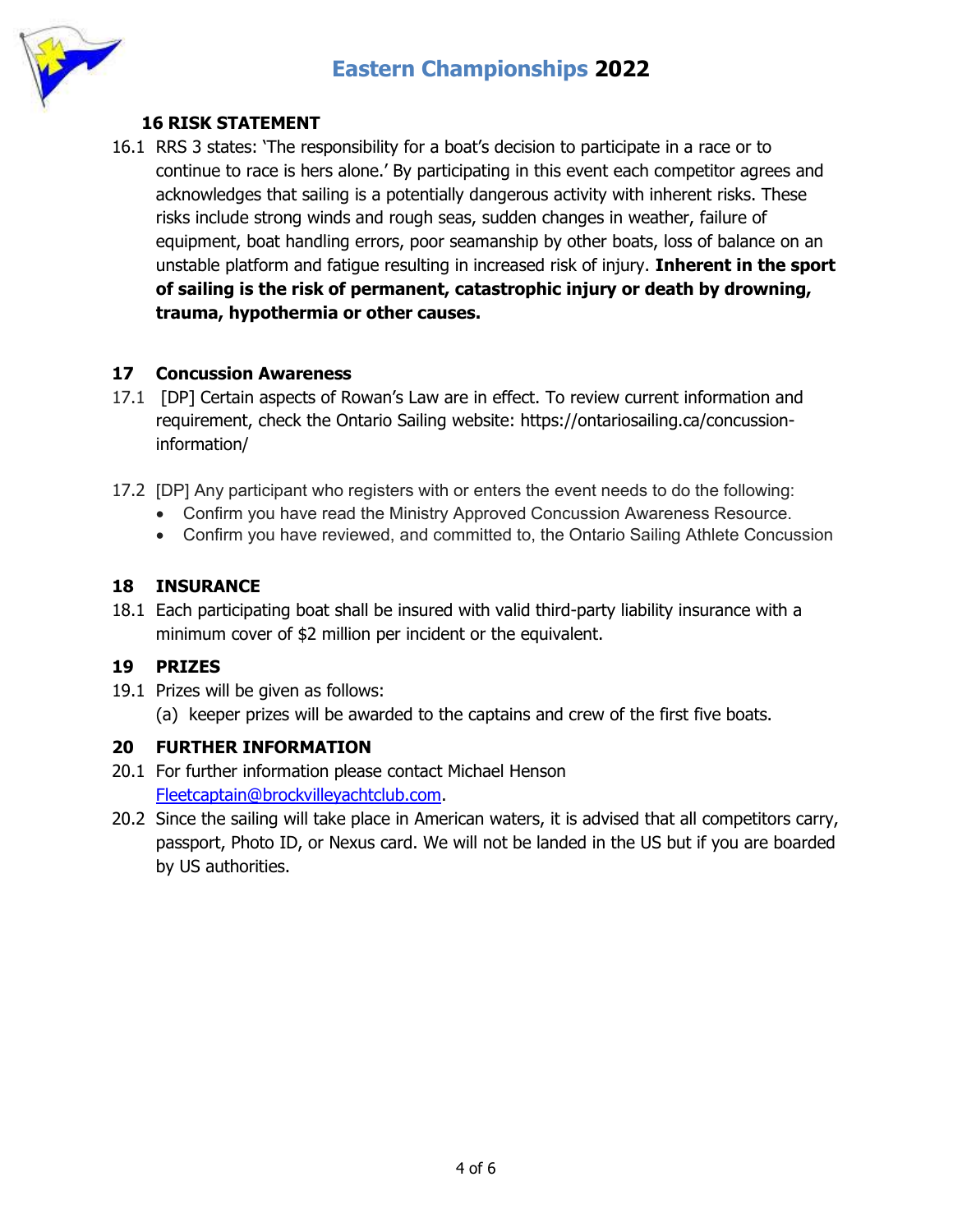

# Eastern Championships 2022

## Attachment A